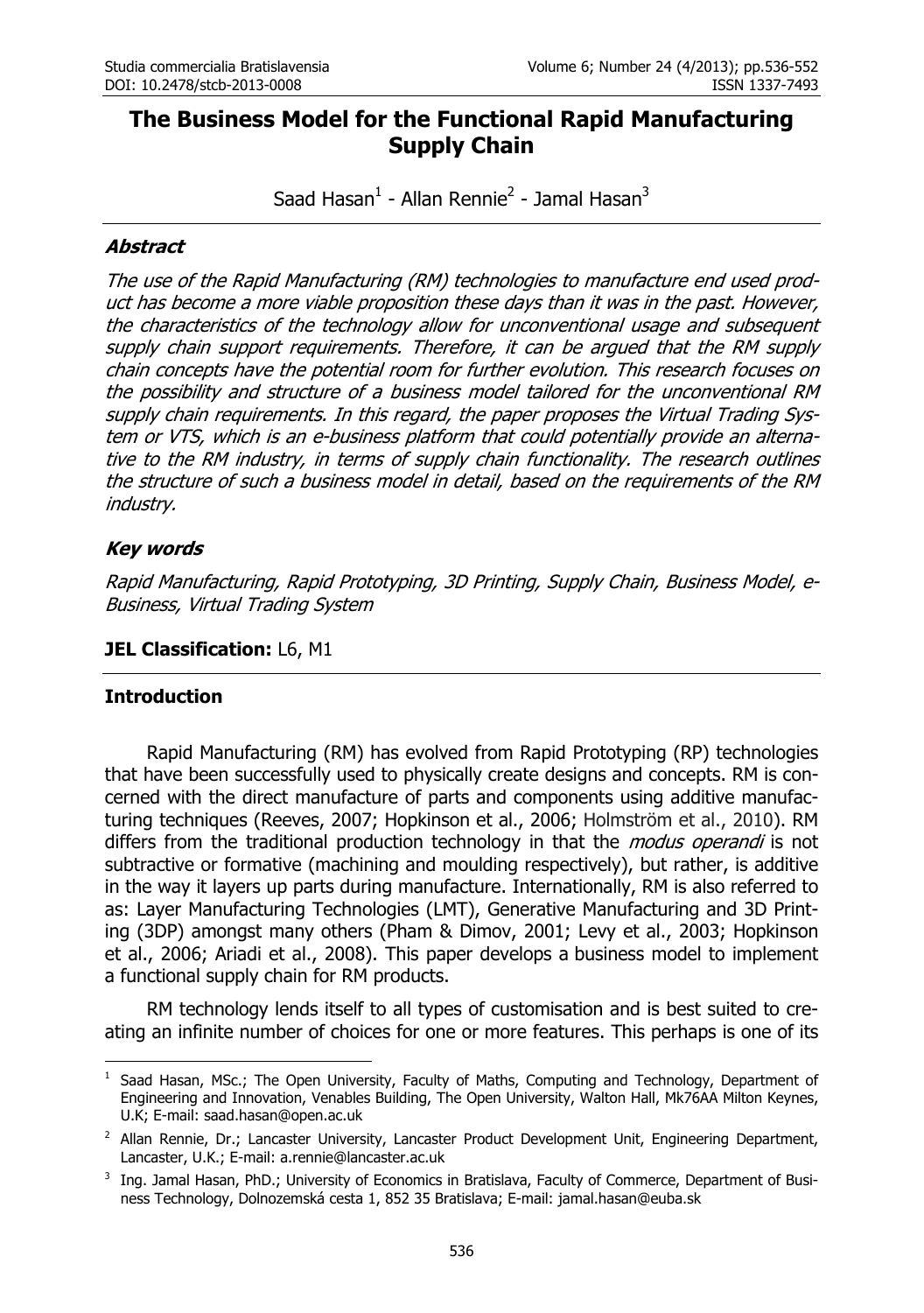biggest benefits. The consumers are becoming increasingly refined in their tastes and desires for new products. One method for tackling the requirements of the consumer is to provide a mass customisation service (Ruffo & Hague, 2007). However, RM is still thought by some people as a mere extension of RP (Reeves, 2007). In practice, the major difference between the two is in the supply chain where RM products are intended for end use, not just as a prototype. Hence, a functional supply chain required for RM products is still in an evolutionary stage and there remains scope for further research in this area.

The technology in the meantime continues to break new grounds. In particular, 3D printer, a less costly variation of RM technology has the potential to reach mass consumers. This variation of RM is very popular and has enjoyed impressive growth over the years (Wohler's Report, 2013). The market for 3D printing in 2012, consisting of all products and services worldwide, grew 28.6% to \$2.204 billion. This is up from \$1.714 billion in 2011 (Wohlers Report, 2013). In addition to 3D printers, there are other forms of the technology such as Sterolithography (SLA), Jetted Photopolymer (J-P), Selective Lase Sintering (SLS), Fused Deposition Modelling (FDM), Electron Beam Melting etc. (Additive3D, 2013; Tuck et al, 2006). Wohler's Associates conservatively forecasts industry-wide growth of the RM industry (including all forms of the technology) to be \$3.1 billion by 2016 and \$5.2 billion by 2020 (Wohlers Report, 2013).

RM is challenging the traditional way a manufacturing business can operate, since an individual can print 3D objects at home provided the computer aided design (CAD) is accessible (Lipson & Kurman, 2013). In addition, there is increasing scope of using the technology in the aerospace, automobile industries amongst others; albeit the cost of manufacture may be an issue is some applications of the technology (Campbell et al., 2012; Hasan & Rennie, 2008). In RM, not only the complexity is independent of cost; RM techniques are also able to produce virtually any geometry (Hopkinson et al., 2006, Holmström et al., 2010). In addition, higher volume does not need to be manufactured to offset the cost of the tooling, then the possibility of highly complex custom parts become apparent. One of the most important opportunities to arise from the ability to "manufacture for design" comes from the very real potential to consolidate many components into one. RM lends itself to all types of customisation and is best suited to creating an infinite number of choices for one or more features. The customisation of a product could be in terms of different functionality, different aesthetics, different user-fit, etc. Every product made using RM would be unique in some way. This effectively means manufacturing could be conducted into batch sizes of one (Hopkinson et al., 2006; Tuck & Hague, 2006; Holmström et al., 2010). However, at times the cost of RM can be a barrier in utilising the technology for manufacturing purposes. In spite of the cost issue there is scope for the use of RM technologies even in the case of medium size business as exemplified by Hasan and Rennie (2008), in their case study based research on spare parts requirement of vintage motorcycles. The key here is the use of the technology to break into new markets. According to a study (Hasan, 2008) involving senior industry consultants, the use of RM products can be increased if: 1) customers/ users operating RM machines or RM products stationed all over the world can be supported; 2) technical support services have to be modified as RM finds its way in non-conventional settings; 3) more efficient ability of the businesses to cater for individual customers. Therefore, in light of the vast potential of RM as technology to manufacture end used products and to support the subsequent unconventional sup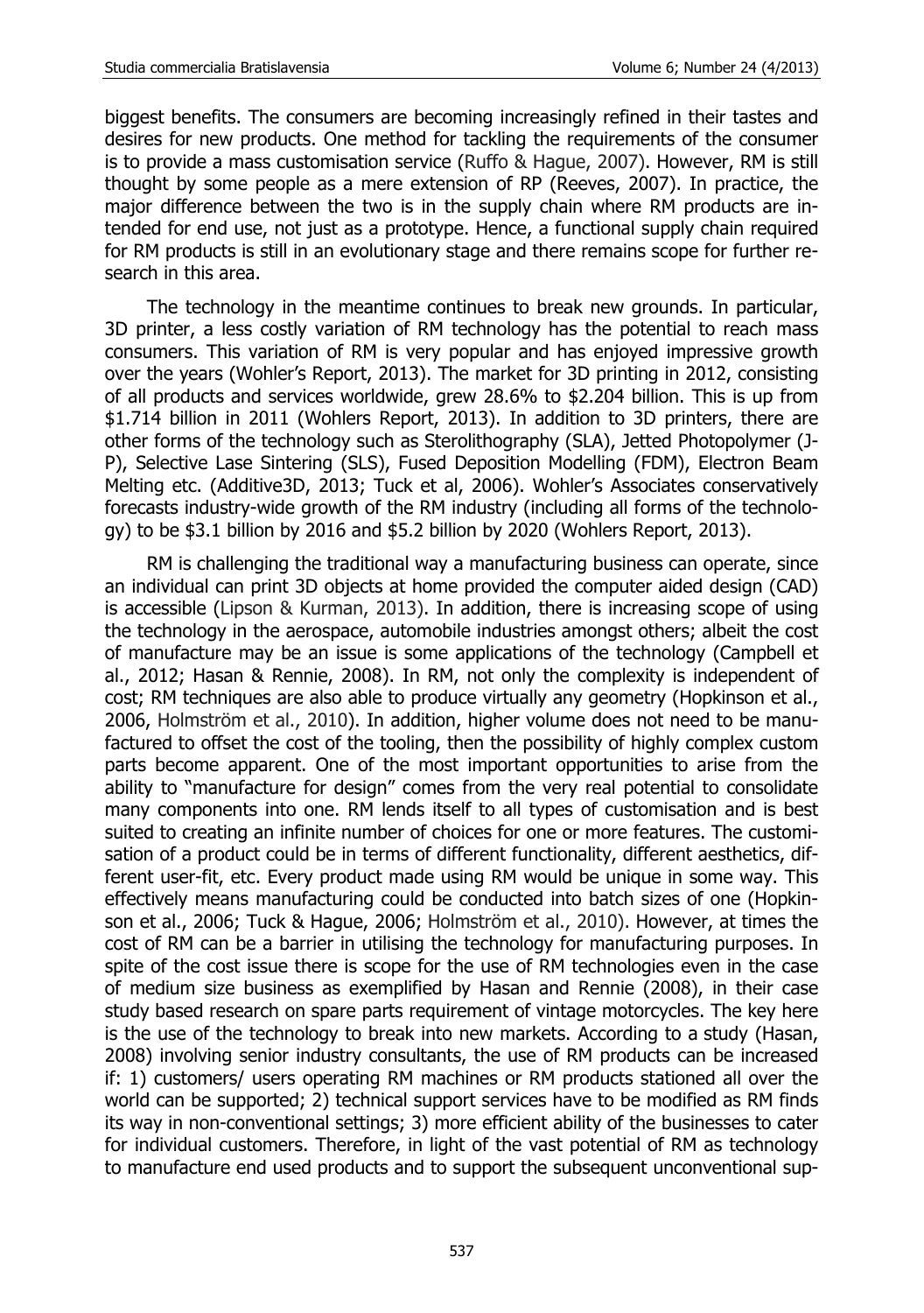ply chain requirements, this paper argues that there is a need for a new business model.

The use of RM technology coincides with the rapid increase and use of ICT technologies. The several decades have shown rapid increases in growth in the field of computer peripherals and internet access. This trend, where non-technology compliant customers are increasingly faced with new technology, inevitably leads to consumers being brought closer to the process, or being involved in the creation of their desired product. The internet has provided a viable means for business-to-business and consumer communication (Hopkinson et al., 2006). Technological advancement has opened up new opportunities for integration and management of all aspects of the supply chain, including for example, procurement production, inventory control, communication and logistics (Wynarczyk, 2000). The key to enable such supply chain is integration (Grimm, 2004) and e-business has emerged as a key enabler to supply chain integration. It is interesting to note that a digital entity (CAD file) is a prerequisite to make any RM product (Fralix, 2008). Such characteristics of RM make it convenient to be supported by the rapid development in the ICT sector. Hence, it may well be the case that RM supply and demand can be fulfilled virtually.

In summary, it is evident there are vast benefits of RM; however, in order to take advantage of these benefits, a comprehensive business model needs to be in place. A business interested in utilising RM could choose to outsource the technology use, install their own RM facility or even could alternate between them. Whatever the scenario, it is certain a business model is needed where all components of the supply chain including the network of suppliers, original equipment manufacturers, designers, engineers or even customers who are all geographically apart, have to communicate. This research investigates the question- "What would be the structure of an efficient ICT enabled e-business model for RM technologies?" Accordingly, this paper will describe the structure of an ICT enabled e-business model which can help implement the requirements of functional a RM supply chain.

### **1 The Concept of the Business Model**

The business model defines the steps that are needed in order to complete a transaction.

This research adopts the definition of the business model advocated by Timmers (1999), which is:

- an architecture for product, service and information flow, including a description of the various business actors and their roles;
- a description of the sources of revenues;
- a description of the potential benefits for the various business actors.

The definition of an e-business model according to the literature WP3-E-Business Model Roadmap Deliverable 3.1 is (WP3, 2003):

"A model is an abstraction of a complex 'reality'. It defines a set of entities their roles and their relationships. It can even define some qualitative and quantitative values of those entities. More specifically, a business model implies a set of entities in a com-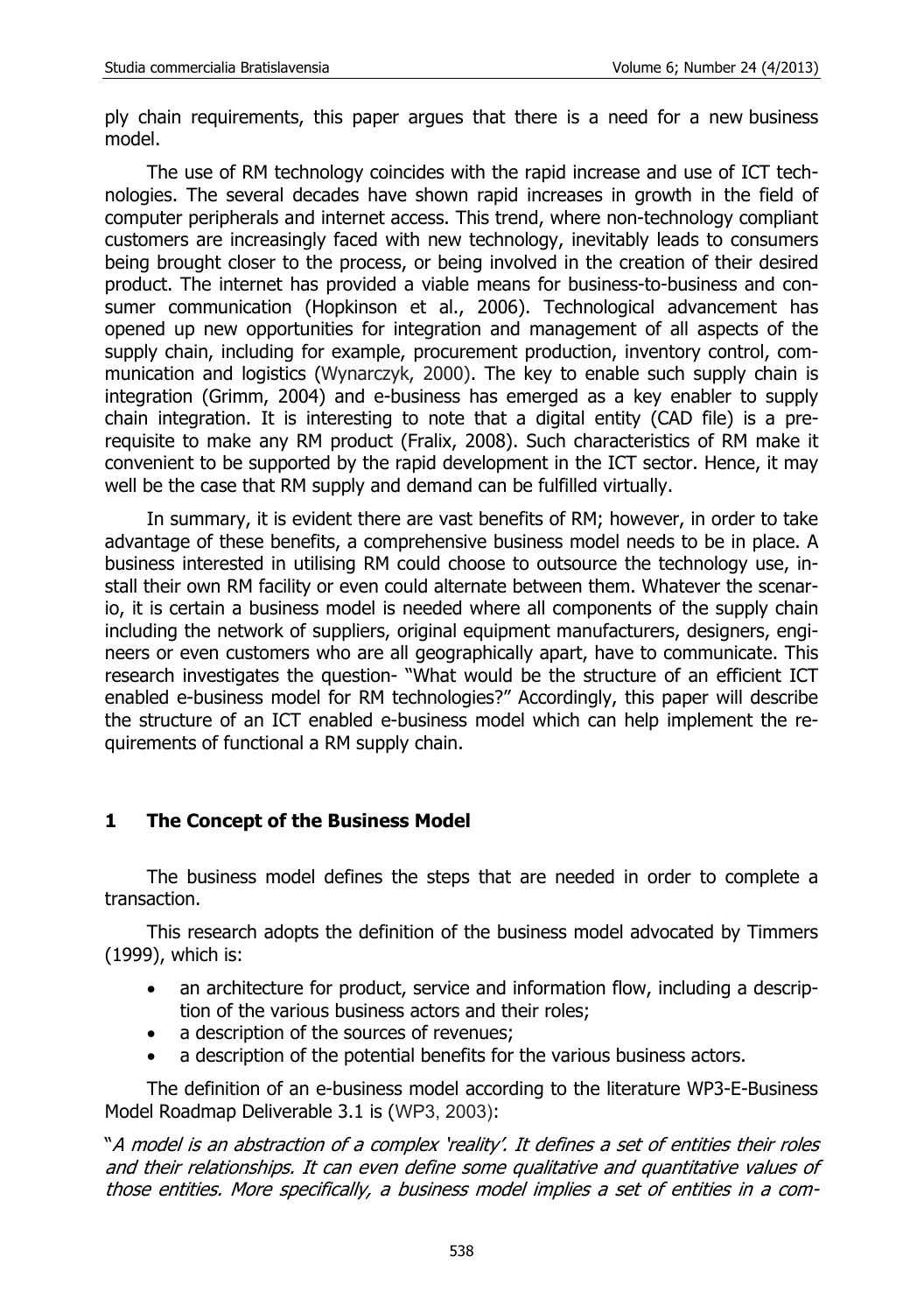mercial venture and portrays them in the context of two distinct set of factors, endogenous, that embrace factors that lie in the control of individual enterprises such as organisational, technical and individual factors as well as factors beyond the control of individual enterprises such as industrial and societal factors that in some cases are defined by policy makers. An e-business model is, thus, defined as an Internet-enabled business model."

Tapscott (2000) defined a topology that is based on the business networks creating a new kind of collaborative e-business (Business Webs). The classification can be used to describe e-business formats that are strongly based on cooperative alliance (Tapscott et al., 2000):

- Agora dynamic pricing (e.g., Yahoo; eBay)
- Aggregation selection and convenience (e.g., Amazon; E\*Trade)
- Value Chain process integration (e.g., Cisco; Dell)
- Alliance creativity (e.g., AOL; MP3)
- Distributive Network allocation, distribution (e.g., Enron; UPS)

The definition of e-business adopted in this research is:

"E-business or electronic commerce can be defined as any electronic communication that facilitates the exchange of goods, services or other assets and information exchange between suppliers, buyers and relevant stake holders. It is also termed as Business-to-Business or B2B, Business-to-Customer or B2C which can be classified as including sell-side (e-catalogues), e-marketplaces, trading partner agreements and buy-side (e-procurement)."

### **2 The Input to the Design Process of the E-Business Model**

In order to construct a structure of a proposed e-business model for the RM product industry, different e-business models and their concepts have been studied. The feasibility study has been conducted in this regard. The design of the e-business model has been constructed in line with different governmental, non-governmental policy literature and other literature surveys. The policy literature includes the Work Package3- E-Business Model Roadmap (WP3, 2003), a policy paper constructed for the European Commission etc. The feasibility study also included a selected literature review on different e-business literatures. The model has been constructed in line with the requirements of the RM industry. In this regard this research has taken input from different industry sectors including the RM industry stakeholders. This has been done through a series of interviews during the research period. This section will elaborate on some of the findings of the mentioned interactions.

#### **2.1 Interviews**

The participants to the interviews were chosen from a range of industry sectors; including part or product suppliers to the aerospace and automotive industries. The interviewees were chosen on the basis of their businesses prior experience with RM and/or the potential to use RM systems. All of the interviewees are part of the decision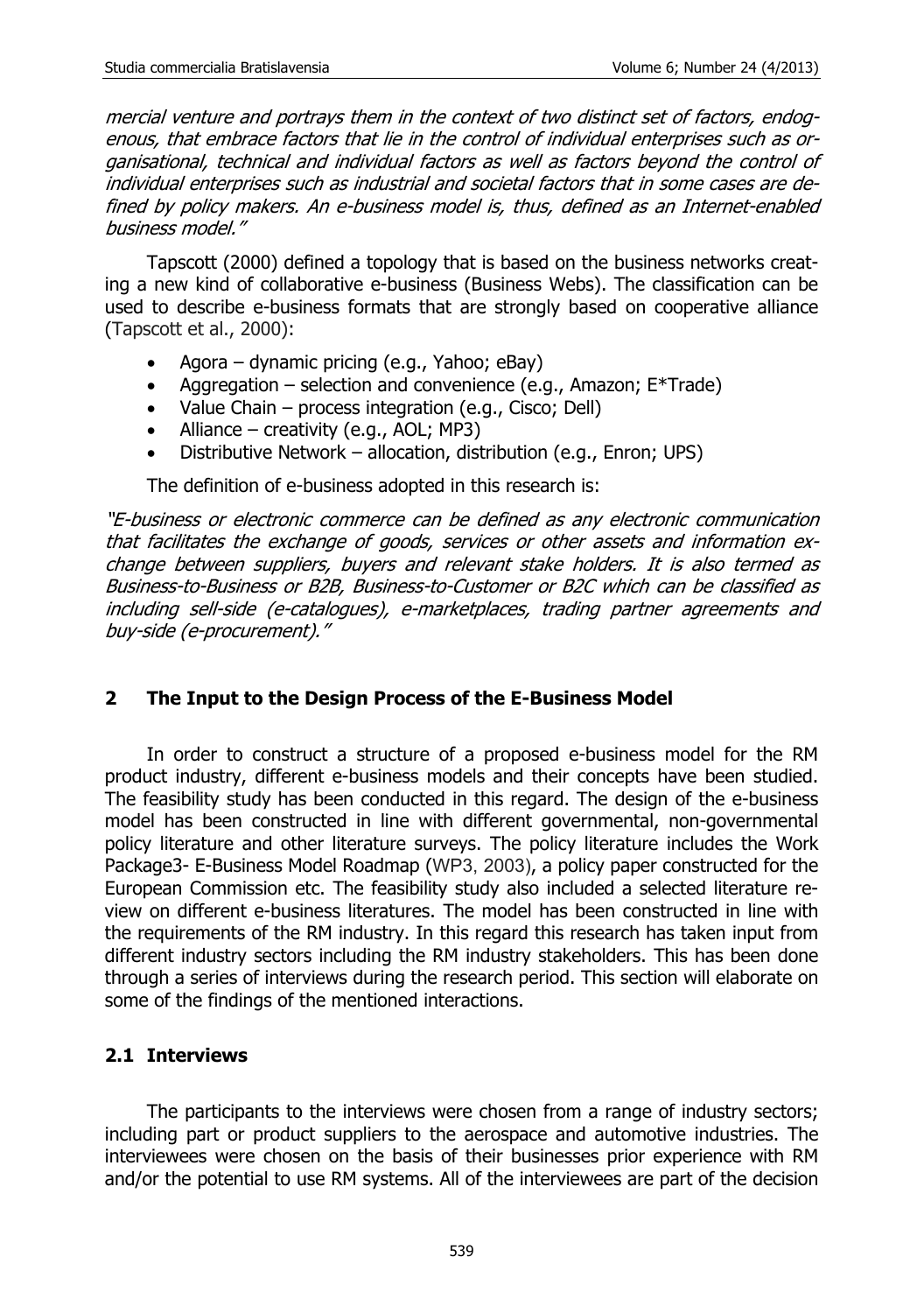making team of their respective businesses. Among the interviews, a couple of them took place at business offices of the interviewees whereas; the rest took place in the side-line of the Aerospace Procurement-2008 Manchester, Medtec Exhibition-2008 Birmingham and the SFF symposium 2008 Austin, USA. The interviews and data collected are important since the interviewees (companies) are potential stakeholders in the proposed business model. One of the questions asked in the interviews was:

"Whether they possess digital CAD data for their manufactured products?"

The number of people who answered this question is 10 and their responses are illustrated in the bar chart in Figure 1.



**Figure 1** Response of the interviewees regarding availability of CAD data

It should be mentioned that none of the interviewees replied that they don't have CAD or don't have any intention of acquiring CAD data for their manufactured products. Amongst the two interviewees who responded that they possess part of the required CAD data. One of them, a Managing Director of a company supplying parts to the aerospace industry responded that his company still has some old drawings in 2D sketch format. The other business which is involved in the automotive industry responded that his company is in the process to acquire the required 3D CAD data.

Another question asked in the interview was:

"Are you (Business you represent) familiar (users) with any form of internet commerce?"

The pie chart in Figure 2 shows the responses of the interviewees to this question. As in the case of the first question, 10 people representing their business were asked for their responses. Amongst them 40% have experiences of purchasing online whereas 30% provides option for online purchase orders through their website. 20% responded that they do not have any experience of internet commerce. One of the interviewees responded that his business is part of an e-business platform named Exostar.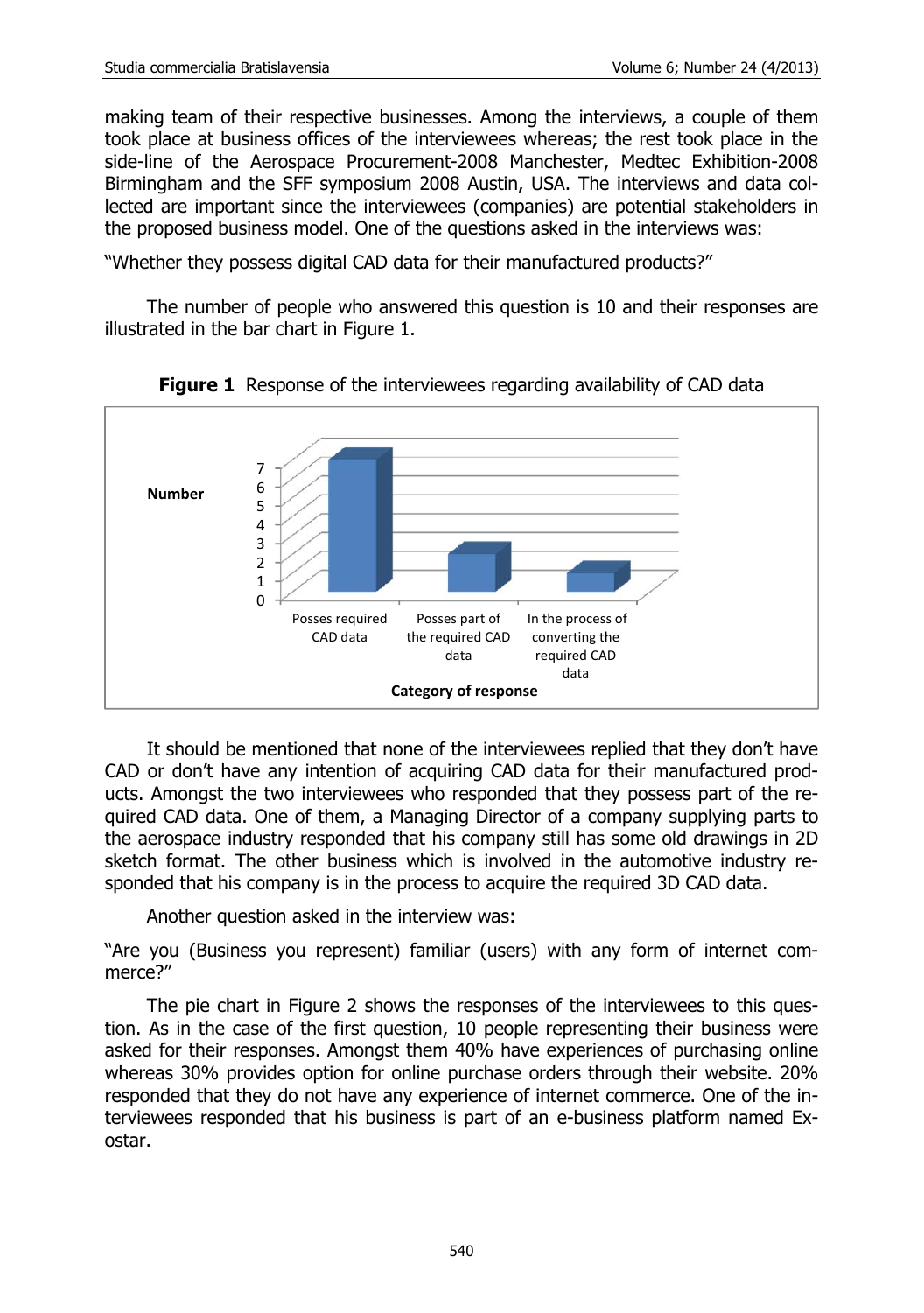

#### **Figure 2** Responses of the interviewees regarding experience of internet commerce

The idea of these interviews was to identify whether the possible businesses that could be part of the business model that this research would elaborate are ready for such a model or not. The responses shows that there is satisfactory preparedness in terms of the CAD data and businesses are more or less familiar with the idea of internet commerce.

#### **2.2 Input from RP/RM Service Bureaux**

The current situation of RP/RM manufacturing is very much service bureau centric. The service bureaux provide their customers specialised manufacturing service for RP/RM products. Therefore, any business model for RM technologies has to take into account the RP/RM service bureaux and the role they will play in the changing situation. Therefore, it is very important to take input from the service bureaux as they will potentially be a very important part of the business model. In this quest e-mail interviews were sought from different service bureaux across the UK and overseas. Table 1 lists the location of the RP/RM service bureaux who have responded and their respective locations. The name of the company cannot be disclosed for confidentiality reasons.

| <b>Name of the Service bureau</b> | <b>Location</b>   |
|-----------------------------------|-------------------|
| Company A                         | Berkshire, UK     |
| Company B                         | Belfast, UK       |
| Company C                         | Hertfordshire, UK |
| Company D                         | Poole, UK         |
| Company E                         | Birmingham, UK    |
| Company F                         | Illinois, USA     |

**Table 1** List of RP/RM service bureaux taken part in interviews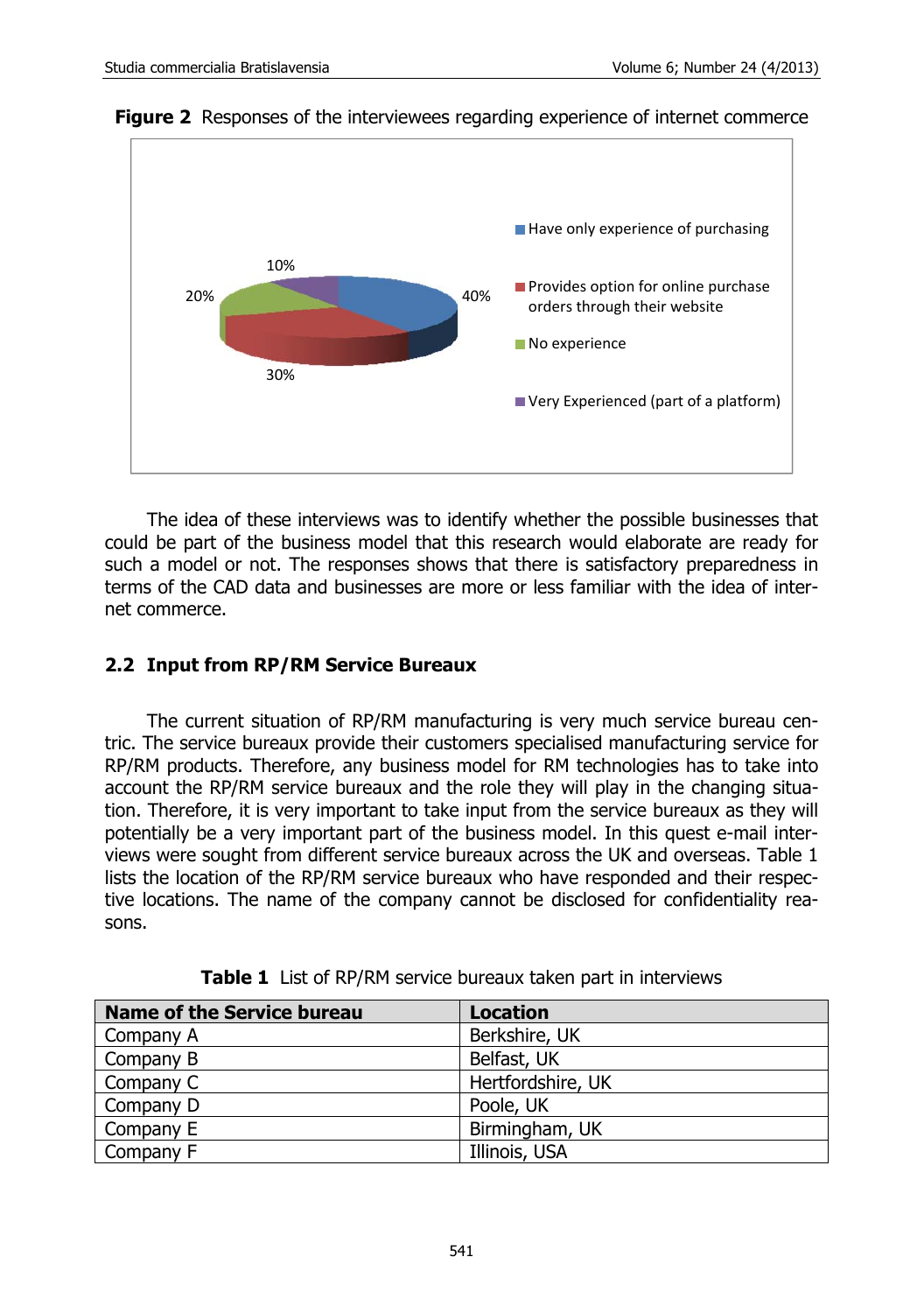One of the questions asked in the interviews was:

"Q1. Would you be interested to be part of an e-portal which will only conduct trade of RM products?"

The responses to this question are listed in Table 2

| <b>Response</b> | List of individual responses from RP/RM service bureaux to Q1.      |
|-----------------|---------------------------------------------------------------------|
|                 | Possibly, we would have to assess what impact being a member would  |
|                 | have on the existing customers                                      |
|                 | In principle we would be interested                                 |
|                 | In principle that sounds interesting                                |
|                 | Not at the moment, depending on the amount of commission sharing    |
|                 | Yes we would be interested                                          |
| -6              | We would not be interested unless it becomes a de-facto method that |
|                 | gains popularity                                                    |

#### **Table 2** Responses to Ouestion 1

In general four out of six respondents have replied that in principle their business would be interested. However one respondent answered that they would be interested only if it is a popular practice. However, one respondent replied that they are not interested at the moment but would consider it depending on the financial agreement (commission sharing) with the portal.

The second question was "Q2. What kind of financial agreement your business would be interested in with the e-portal service provider?"

The responses received to this question are as follows:

- Royalty on sale, commission type payments;
- Commission based on the volume of transactions;
- Annual subscription fee with unlimited sales:
- Discount or commission on invoicing.



#### **Figure 3** Responses to the question regarding financial arrangement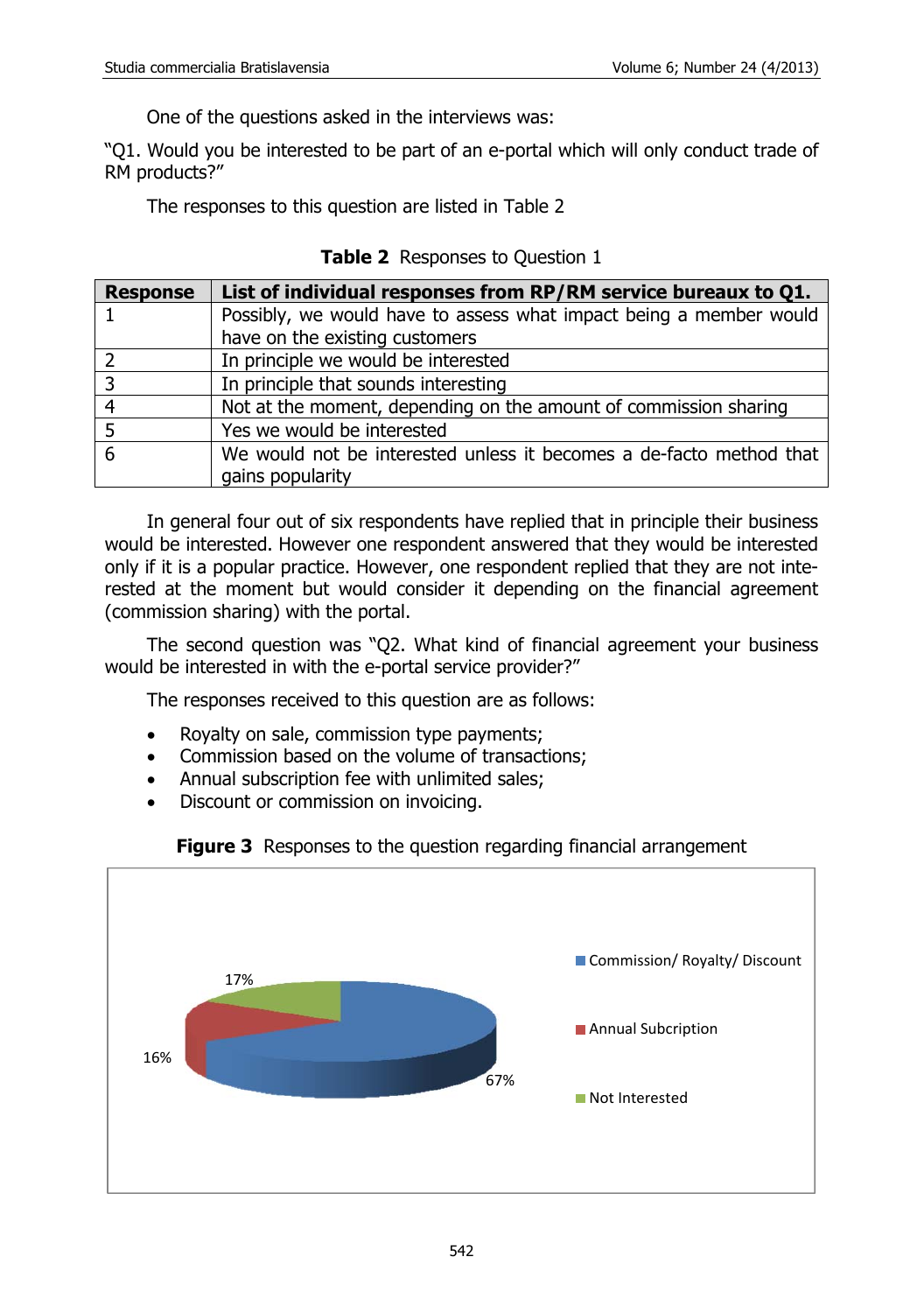It is evident that most RP/RM service bureaux would prefer a commission based system whereas some would prefer an annual subscription. Figure 3 is a pie chart representing this data.

The third question asked in this regard was "Q3. What kind of service would you expect from the e-portal?"

The responses to this question were varied. One of the interviewees answered that he would expect the e-portal to introduce paid subscribers to the vendors. Another interviewee responded that he would expect the e-portal to have a mechanism where more customers for the bureaux could be sourced. Whereas, one service bureau expects the e-portal to provide the service of sending out quotes and having a mechanism for collecting proceeds. The important fact to note is that the RP/RM bureaux would prefer a system where sourcing opportunity for their products is increased.

## **2.3 The Purpose of the Model**

The design of the model has been constructed considering how it could influence a future increase in the production and use of RM products. The key objective of the model has been set to:

- Settle the supply and demand of RM products over a virtual trading system;
- Devise a business model which would result in an increase in RM production;
- Devise a functional RM supply chain.

## **3 The Structure of the Virtual Trading System (VTS)**

It is important to identify the entities that would constitute the VTS. The components are outlined below:

- RM product procurer (The business or individual interested to buy RM product);
- RM product seller (The business interested to sell RM product);
- Commerce service and infrastructure provider (enabling the flow of business including transaction);
- Individual Customer.

The VTS is proposed by the author to be financed by a consortium of the major stakeholders in the RM industry including the RM machine manufacturers, material producers and major RM technology applicants. This is because the purpose of the VTS is to have a positive effect on RM production. Therefore, it is in the interest of all the stakeholders that the VTS is developed as a collaborating platform for the RM industry. This would help ensure trust and greater knowledge assimilation. At present there are examples of many consortium led e-business models in the world like Covisint (specialising automobile industry), Exostar (aerospace industry) etc. (Covisint, 2013; Exostar, 2013). However, it is proposed that the operational responsibility is entrusted to a third party. A professional ICT firm could/should be entrusted with the operational responsibility of the VTS. It is however very important that any business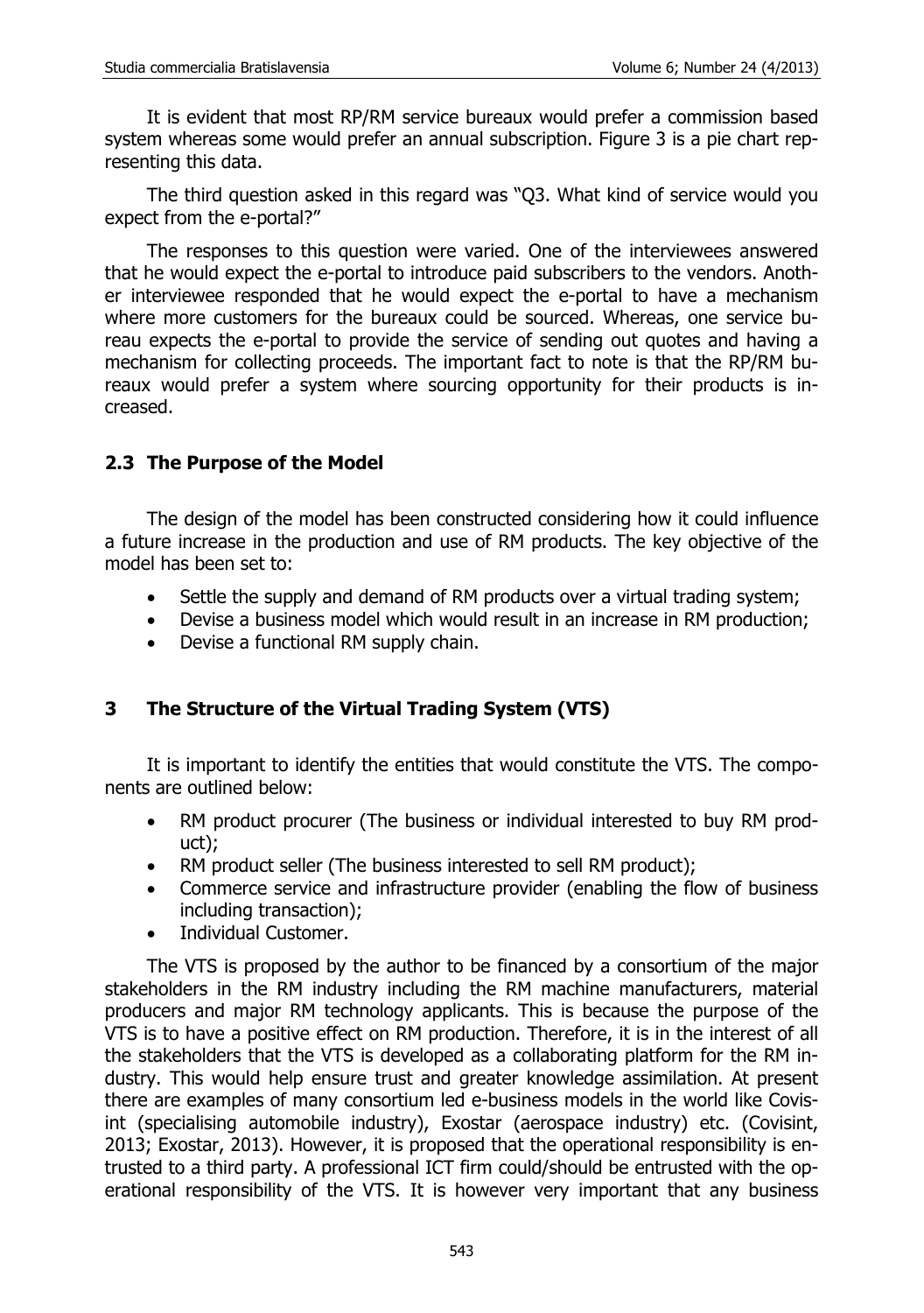model is financially profitable. It is proposed that any business being part of the platform has to pay an annual membership fee. The proposed VTS should only allow business firms not individuals to be members. However, an individual client should be able to access designated sections of the platform through a simple registration process and execute trade without paying any membership fees. In this case, a part of the sale value would belong to the platform. The proposed VTS should allow a global crosscatalogue search service or facilitate uploading of the member's catalogues. The members would also be allowed to conduct reverse auctions which would be discussed later in the paper. The VTS should also provide value chain integration facilities such as an RM information exchange and other guideline tools. The sale of products using some of the mentioned tools provided by the VTS would incur a royalty fee, payable to the platform. A part of the information exchange would remain free of charge providing an incentive to the members for being a part of the platform.

### **3.1 The Requirement of the RM Industry**

In designing the trading structure of the VTS it is necessary to keep in mind the key features of RM production. It is established from literature findings that the ability to manage key data, such as the CAD files necessary for manufacture will be a key driver in the implementation of RM technologies (Hopkinson et al., 2006). This fact has also been verified through different interactions with the RM industry. It is for most products that manufacturers have CAD data for different inventories. Therefore, it is important for any business model concerning manufacturing products such as RM to organise this CAD data in an organised library. This important feature about RM technologies was taken into consideration while designing this model. Another important criterion that was taken into account was the need for RM intelligence gathering and brokering. In addition, how to source RM suppliers efficiently and effectively was also considered.

### **4 The Trade Engine**

The trade engine is the mechanism through which the VTS is expected to support the trading of RM products. The trade engine can offer platform members with two separate processes to communicate with potential suppliers. The processes are 1) reverse auction and 2) e-catalogue.

### **4.1 The Reverse Auction**

Reverse auction is a proposed method for settling the demand of RM products online. At the heart of any auction model is the concept of personal price elasticity. That is, customers will determine the price depending upon the price/value trade-off (Friedman & Barbara, 1999). The reverse auction can be defined as a process where buyers set up an auction to receive bids from suppliers. The suppliers bid down the price for fulfilling that order (Wyld, 2000). One leading online commerce company, Freemarkets, claims that customers buying through it should be able to save around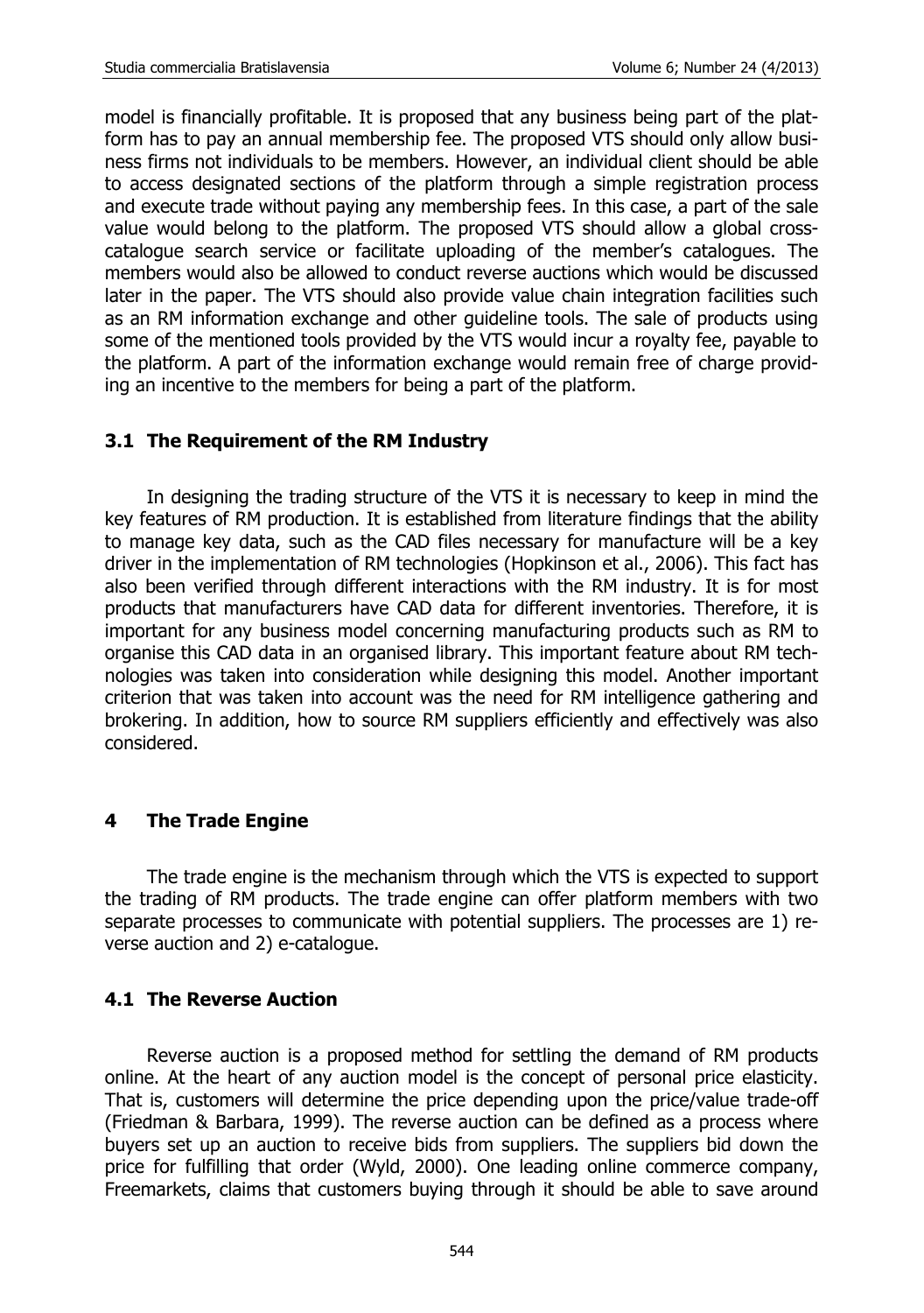20% on their supplies (Pritchard, 2002). It suggests that there is a significant justification for utilising online auctions to conduct purchases.

The concept of a reverse auction is to source suppliers. The emphasis is to make the market for RM products more competitive and cooperative. The word cooperation is used here because the suppliers, while competing with each other, are cooperating to establish a better market dynamic for the RM supply chain. This section will explain the reverse auction process in more details.

The process starts when a procuring member of the platform decides to conduct a reverse auction for a purchase of some product. After this decision is made, next classification is made on the availability of the digital CAD data. It is important to understand the present scenario of RM bureau services. At present, if a business wants to ask for a quote from an RM/RP bureau it is more likely that the business will provide a digital CAD file of the intended product. The RM/RP bureau will analyse the CAD file and other requirements with their specialised software and provide a quotation for the product. An analysis has been conducted on identifying the kind of information that RP/RM service bureaux require in providing a quote for manufacturing. Table 3 lists the requirements for an online quotation sought by some of the RP/RM service bureaux (Laser Prototypes Europe Ltd., 2013; 3D Systems Pro Parts Marketplace, 2013); Xpress Product Development Group, 2013; and Advanced Prototyping Inc., 2013).

| Name of the RP/RM service bureau     | <b>Standard requirement for quotation</b>     |
|--------------------------------------|-----------------------------------------------|
| 3D Systems Pro Parts, USA            | 3D Data file (*.STL), Technology, Mate-       |
|                                      | rial, Quantity, Colour, Other Instructions    |
| Laser Prototypes Europe Ltd., UK     | 3D Data file (*.STL), Quantity, Colour, In-   |
|                                      | structions                                    |
| Xpress Product Development Group, UK | 3D Data file (*.STL), Specification of the    |
|                                      | requirement                                   |
| Advanced Prototyping Inc., USA       | 3D Data file (*.STL), Technology, Quanti-     |
|                                      | ty, Material, Finish option, Special Instruc- |
|                                      | tion                                          |

|  |  | <b>Table 3</b> Quotation requirement table |
|--|--|--------------------------------------------|
|--|--|--------------------------------------------|

In light of the present practice of the RP/RM bureaux and in consultation with designers and potential RM product procurers, a standard set of requirements to be provided by the platform member instigating the reverse auction process have been set for the VTS. These standards are tabulated in Table 4.

| <b>Standard data for Reverse Auction</b> | <b>Description</b>                                              |
|------------------------------------------|-----------------------------------------------------------------|
| 3D data file                             | A CAD file in *.STL format                                      |
| Material                                 | Requirement of any specific material or a<br>range of materials |
| Technology                               | Requirement of any specific RM technolo-<br>gy platform         |
| Quantity                                 | Batch size                                                      |

**Table 4** Standard data set for the reverse auction process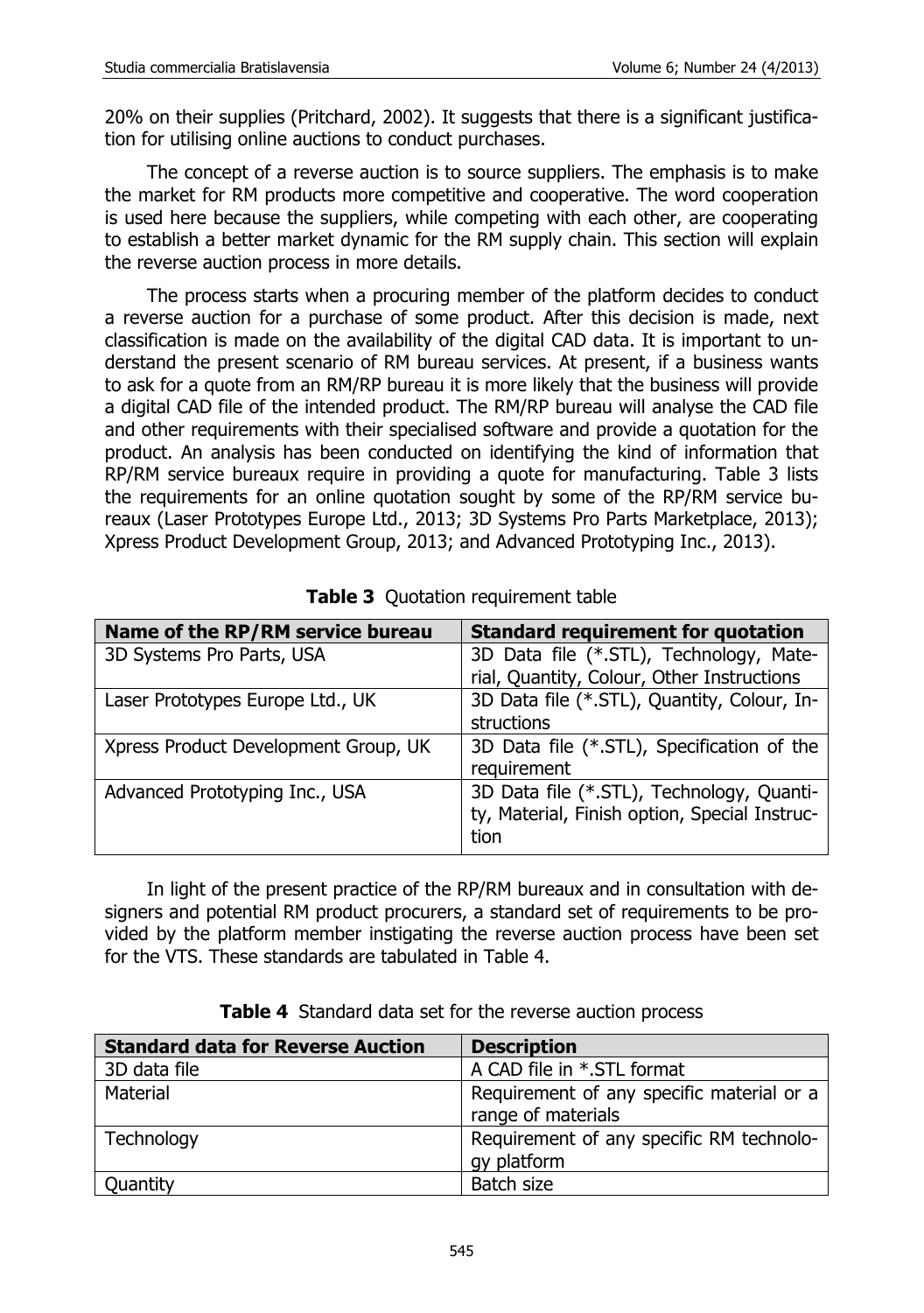| Miscellaneous instructions | This includes a wide range of instructions |
|----------------------------|--------------------------------------------|
|                            | the manufacturer should consider. This     |
|                            | may include the type of surface finish,    |
|                            | application of the product, other facts    |
|                            | such as post processing or the need of     |
|                            | sub-assembly. In general it is any infor-  |
|                            | mation the procurer presumes the poten-    |
|                            | tial manufacturer should consider before   |
|                            | manufacturing and quoting.                 |

The next step is that the procurer sets a time frame for the reverse auction. All the relevant information is posted as a bulletin in the designated information board for the potential suppliers to extract the data. However, it should be mentioned that this part of the information has to be available in a secure zone where only members can access. The procurer can in theory specify suppliers who can access this information. This feature would enable the procurer to ensure streamlining the bids it receives. Once the bidding is over the procurer can analyse the bids and proceeds with awarding a contract if it feels appropriate. The figure 4 illustrates the communication mechanism in the reverse auction process where as Table 5 tabulates the sequential procedures of a reverse auction process. Revenue source from this process would be a service charge applicable on each successful reverse auction. The fee would be applicable to the procuring member.



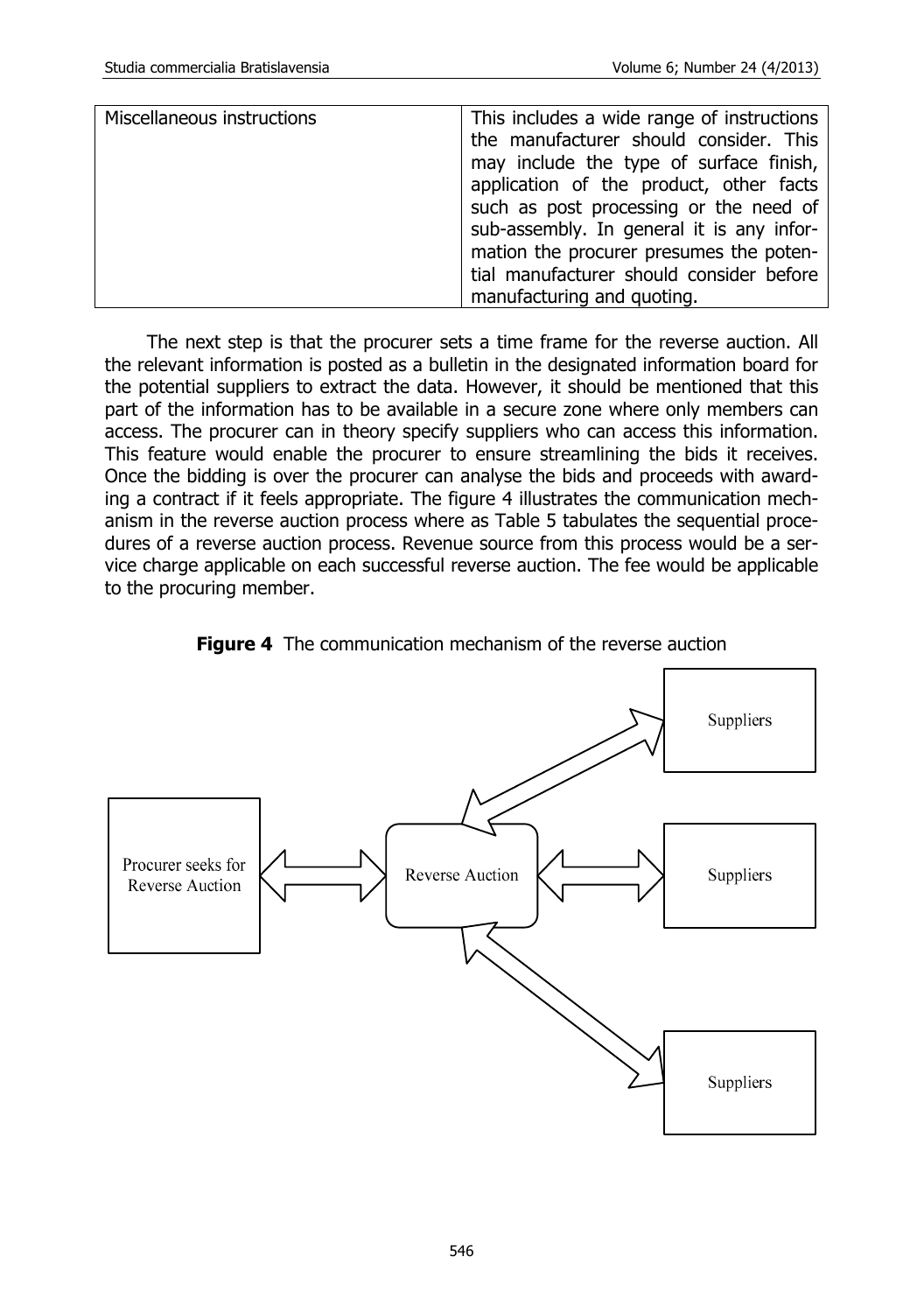**Table 5** Sequential procedures of the reverse auction process

1. The preparation of the detailed electronic product specification. This includes the digital CAD data of the intended product.

2. It is important to produce a clear requirements specification as it will help suppliers in bidding and also make post-auction evaluation more straightforward.

3. The platform is notified of the potential bid sought.

4. The suppliers express their primary interest to participate in the bidding process.

5. The buyer can potentially restrict suppliers, who could participate in the auction.

6. The start of the reverse auction event. The buyer and suppliers access the event through the internet. They can log in and out of the event to view and place bids. Suppliers bid anonymously against each other. There is no limit to the number of individual bids and the event can last any timescale as determined by the buyer.

7. The reverse auction closes. The bids are analysed according to present criteria available. The buyer can use bid evaluation tools and assessment engines in this regard.

8. The buyer decides on awarding contracts.

## **4.2 The E-Catalogue**

The E-catalogue is another proposed method to buy and sell RM products through the VTS. The online catalogues, as a means of selling products, are firmly established in the market (Sweets, AEC info, Barbour Index) (Amor & Kloep, 2004). 3D Content Central (3D Content Central, 2013) is another example of a web based catalogue, where designers can host their 3D data. The catalogue proposed in this research is a digital database or pool of parts that can be manufactured using RM. The product in the catalogue will have the supplier's information sheet as well as the 3D CAD data, if the supplier consents to do so. However the author understands that there may be issues related to intellectual property and some suppliers may not wish to contribute their 3D CAD data to the e-catalogue. In the above circumstances, a 2D diagram of the product with sufficient description could be accepted for the ecatalogue. The VTS would offer support to bring suppliers catalogues online and electronically cross reference it with other e-catalogues. The supplier would also be able to advertise their brand name through the e-catalogue. The revenue source of this process would be a royalty fee applicable to the sale of products that is a portion of the sale value would belong to the platform.

## **5 The Information Exchange**

The information exchange would work as an information brokering house. The information may include the following: 1) Consultancy services; 2) RM Intelligence; and 3) Knowledge tools.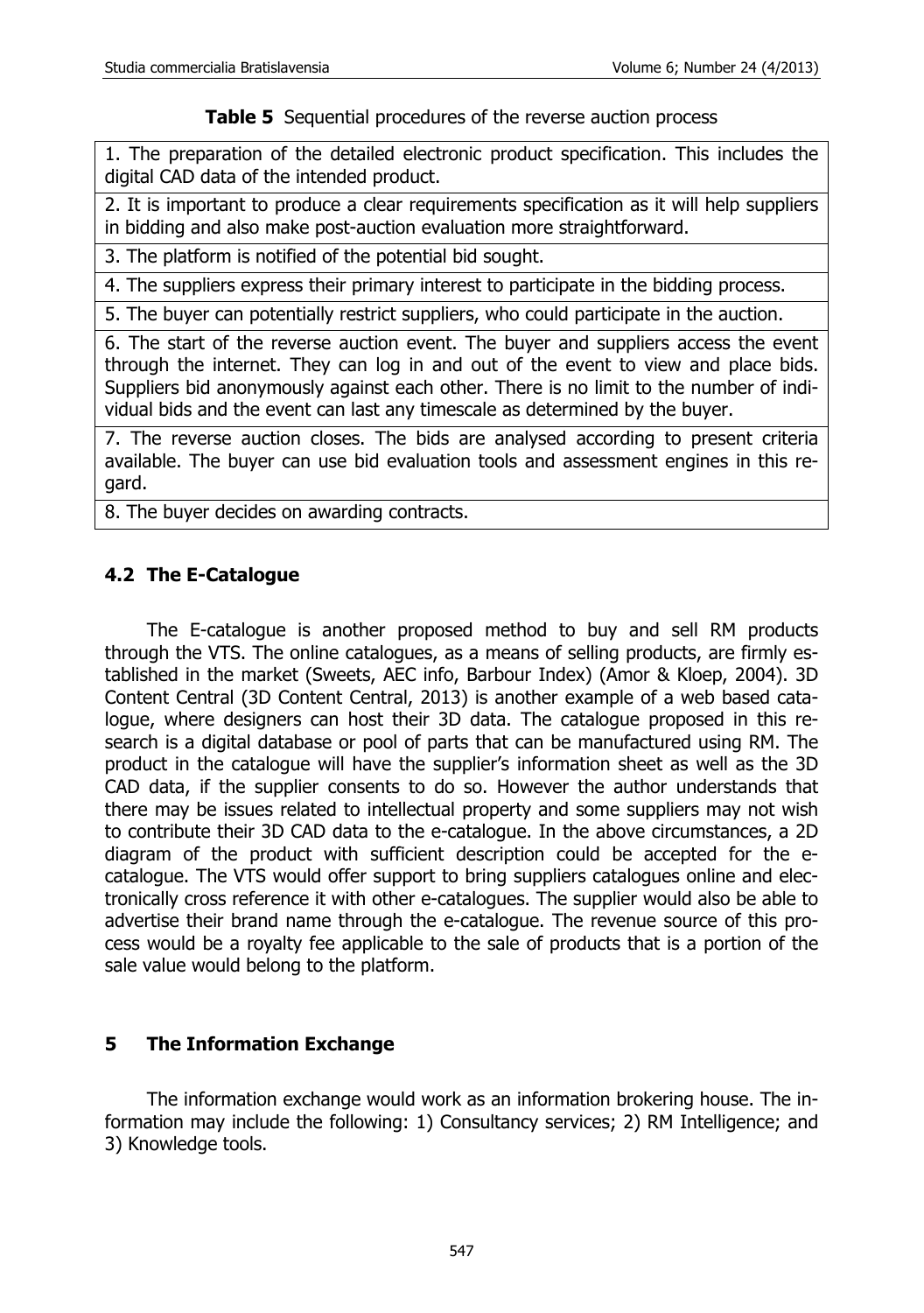The consultancy services are various knowledge or technical services a business may require in order to integrate RM production in their business. This may include: from specialised advice on RM implementation to more technical help including logistical, supply chain and other resource rendering services. The consultancy service providers are platform members registered with the platform to provide such services.

The RM intelligence can be segmented in to two parts: that is business knowledge and technology knowledge. The detailed databank of the information regarding material, technology and market trends is necessary. This basically includes any knowledge regarding RM that may possess a value to the others. At this moment a lot of the information on RM is disjointed. This may include different tutorials on RM production that other platform members and individuals may find interesting. There can also be educational tutorials on potential new RM applications etc. Transfer and sharing of knowledge regarding RM technology is very important for the technology to flourish. The transfer of knowledge regarding RM may to some extent reduce the effect of ignorance people have regarding the technology. At present, research is conducted regarding RM in a lot of places in the world including the UK. This includes research conducted in the academic community, in the research and development departments of businesses, RP/RM service providers and individual researchers. In this regard, it should be mentioned that there exists web based information sharing system such as the (RP Mailing List, 2013). But, the VTS aims to refine the concept and integrate it with other features. The idea of intelligence brokering is to share this knowledge amongst the industry. The knowledge should be provided by the platform members for the platform members. Therefore, the information exchange should be in theory like a library where new information is added on by the members. The contents may be both pay per access and free in nature depending on the value and the decision of the information supplier. In the case where the information is pay per usage a portion of the information access charge would belong to the platform.

### **6 The VTS Services**

This section will elaborate how the VTS aims to fulfil the objectives of the business model. There are potentially five services that the VTS can offer to fulfil the objectives of the model. The services are discussed in this section.

**Sourcing or Discovery:** This service should be provided through the ecatalogue, reverse auction process and the information exchange. The potential procurer of RM products can access the e-catalogue and source new suppliers from a pool of suppliers. This is applicable to the individual clients as well. On the other hand reverse auction could provide procurers access to a vast pool of suppliers. This could result in a better market competition. The information exchange can be used by the platform members and interested segments of the society to learn and exchange information on RM and in the process discovering new business opportunities for themselves. It is expected that the sourcing or discovery services could impact the volume of RM production because of a more potentially efficient sourcing of suppliers and availability of relevant information. The concept of RM stake stakeholders being brought under a common platform will have a positive effect on the RM market.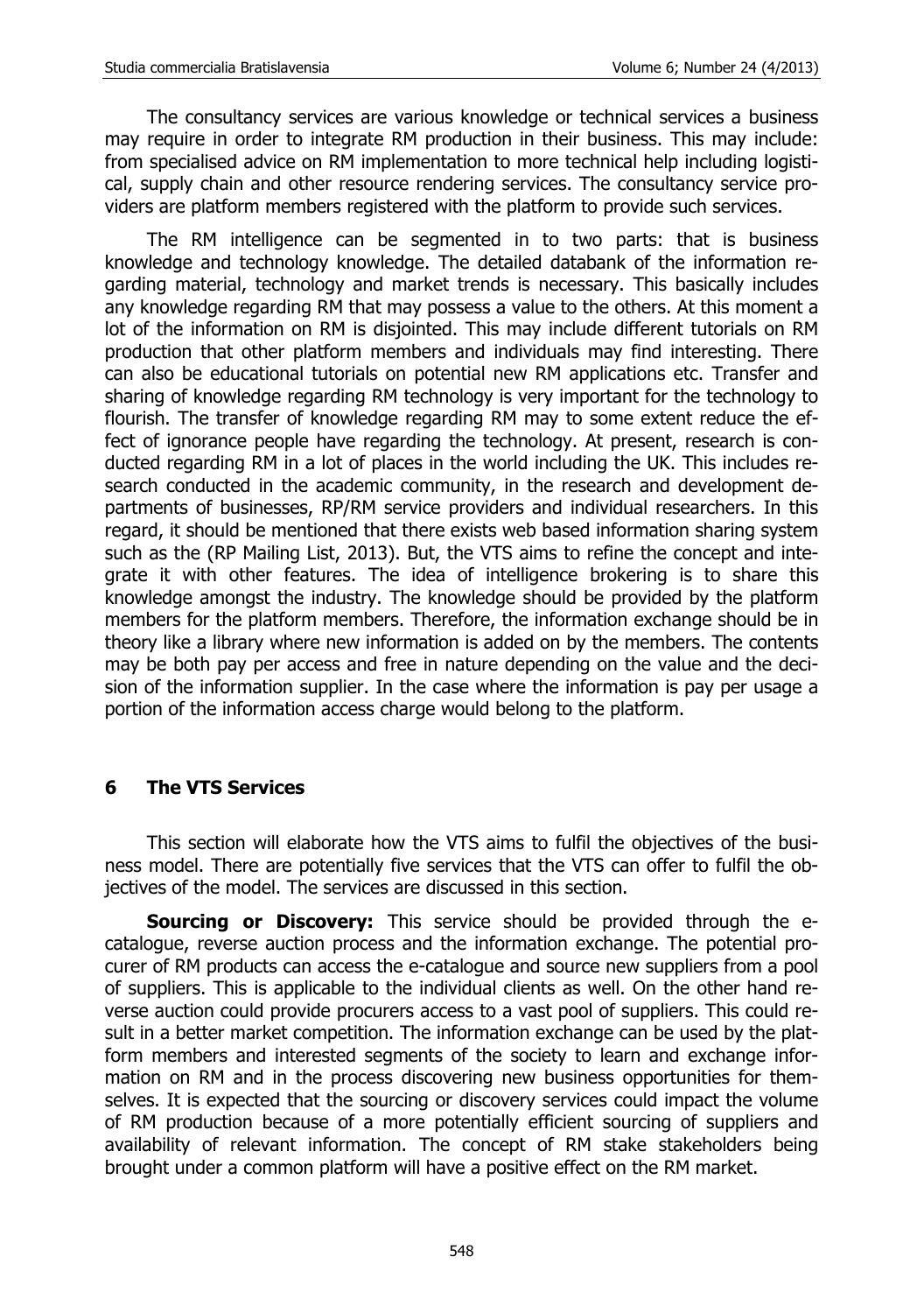**Demand Identification:** The suppliers can identify the demand of RM products through the reverse auction process where the VTS members would be notified of the intended purchase. This would in theory help the suppliers formulate strategies and provide them with indication and information about the demand for RM products. It is expected that the e-catalogue process would also help suppliers identify the true demand of their products. An approximate way of demand identification is necessary for devising a functional RM supply chain.

**Content:** It is important to have products and information available. The ecatalogue would in theory provide the buyer with a wide range of contents. The information exchange could act as the information brokering house which would provide the RM community with knowledge support, consultancy and support tools on all aspects of RM. This could ensure proper transfer of knowledge to different levels of the RM supply chain.

**Transaction:** The reverse auction and the e-catalogue processes are expected to facilitate actual trading of RM products once the procurer identifies the appropriate supplier. The VTS in theory can facilitate actual exchange of procurement information, such as purchase orders, between the buyer and supplier. This would provide a way to settle the supply and demand of RM products.

**Promotion:** The agreement for its members to be part of the VTS would serve as a promotion or advertisement for their respective businesses and their products. This could be done through the e-catalogue and the information exchange. Promotion or advertisement today is thought of as an integral part of any business model and therefore this would be an important feature of the VTS.

**Feedback from the Platform Members:** The VTS as a concept should be an ever evolving process. The platform has to be enriched and excelled in quality over time. Therefore, scope must be provided to the platform members to pass their comments on the services they received and on fellow platform members they conducted trade with. The data could work in favour of developing a supplier's profile over a length of time. This would be like the user feedback systems available in existing ebusiness platforms such as EBay or Amazon.

#### **Conclusion**

This paper has attempted to answer the research question- "What would be the structure of an efficient ICT enabled e-business model for RM technologies?" In this regard a reference definition for business and e-business models has been established. The paper has proposed an e-business model for settling the supply and demand of RM products over a virtual trading system. The discussions provided in this paper are based on the outcome of a feasibility study that has been conducted during the research period. The model has been constructed in view of the different requirements of the RM industry. In this regard, as mentioned before in this paper, input has been collected from different stakeholders in different forms. The paper further elaborated on the structure of the proposed model. It has outlined the services the model should provide. It has also outlined the potential revenue sources of the model. The emphasis has been given on identifying what would be efficient in terms of the RM industry.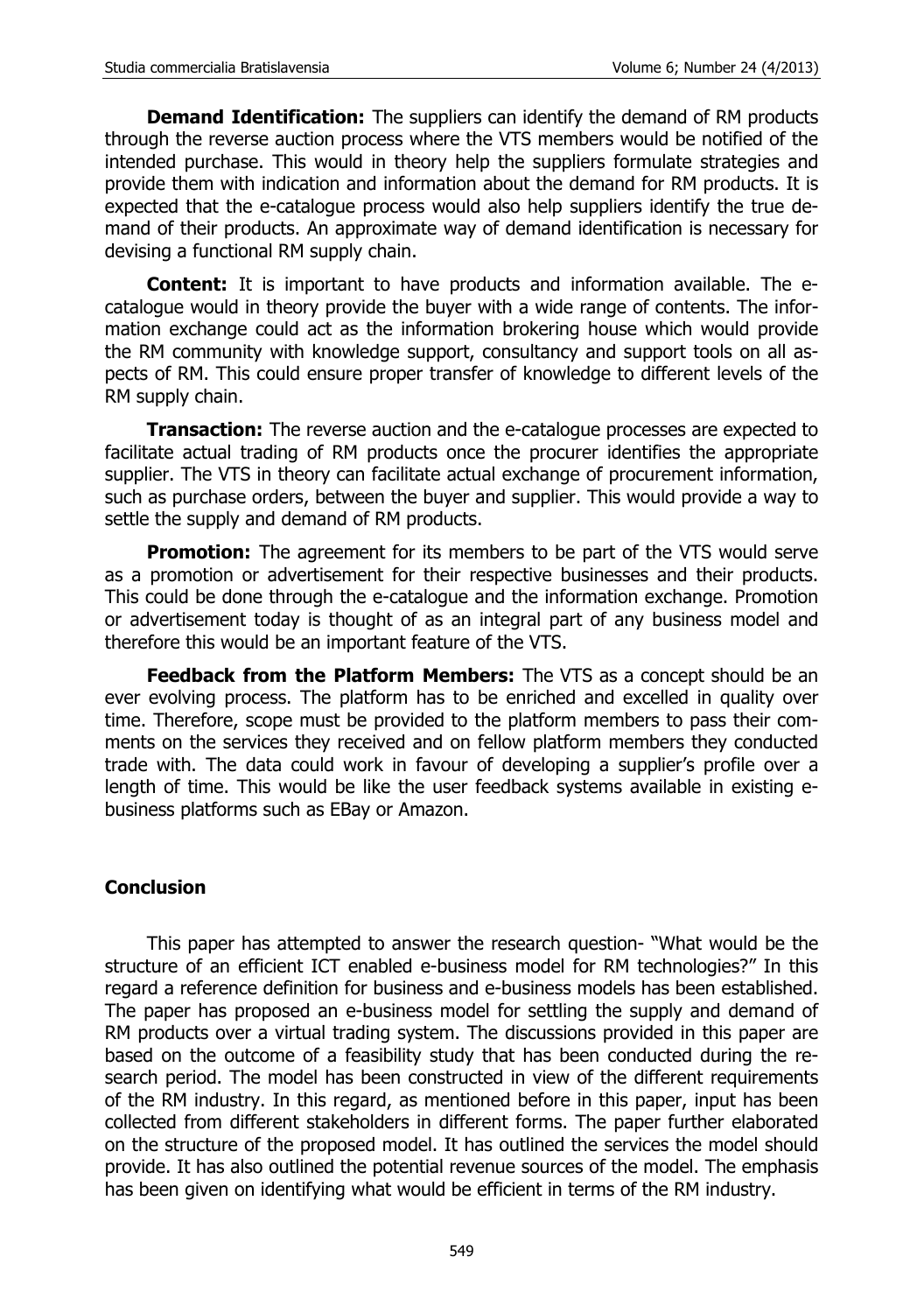One of the objectives of the model is to devise a functional RM supply chain. Reeves (2007) mentioned that RM is still thought by some people as a mere extension of RP and the major difference between the two (RP and RM) is in the supply chain, where the RM products are intended for end use, not just as be prototypes. Therefore, it can be argued that a functional supply chain required for RM products is still in an evolutionary stage. The resultant supply chain through VTS (as proposed by this business model) could provide alternative supply chain functionality through the following services: Sourcing or discovery; Demand identification; Content; Transaction; and Promotion.

Another objective of the business model is to settle the demand and supply of RM products virtually. Research indicates that the use of RM technology is spreading into newer applications (Wohler, 2012) and unconventional settings in geographically distant locations (Hasan, 2008). Concurrently there is an apparent advancement and use of ICT technologies (Wynarczyk, 2000). In light of the situation the model proposes the following two services 1) Reverse Auction and 2) E-catalogue, to settle the demand of RM products virtually.

The last but not the least objective of the proposed business model is to result in an increase in production and use of RM products. Cambel et al. (2012) pointed that the cost of RM applications in some cases is considered high and it will potentially reduce if the use the technology increases. In addition, Ariadi et al. (2008) discussed that there is a need for knowledge and information exchange. This paper argues that the increase in RM production can be achieved through the below mentioned Sourcing or Discovery and demand identification services in the VTS: 1) Reverse Auction; 2) Ecatalogue; and 3) Information Exchange.

However, it is understood that the model would require an extensive user review. There is scope for the business model to be implemented in case based scenario in real life situation. Such, initiatives can be taken after securing appropriate funding for a prototype project. Real time financial, usability and trend related data can then be analysed prior to full launching of the business model. In this regard, it should be mentioned that a non-functional version of the business model was constructed and explained to audiences in different forums including conferences, symposiums and general discussions, to take into account their responses to the model. It should be mentioned that the audience in general were appreciative of such initiative and showed considerable interest in the concept.

#### **References**

- 3D ContentCentral (2013). Retrived August 1, 2013, from http://www.3dcontentcentral.com
- 3D Systems Pro Parts Marketplace. (2013). Retrieved August 1, 2013, from http://quote.3dsystems.com/

Additive3D. (2013). Retrieved August 12, 2013, from http://www.additive3d.com/

Advanced Prototyping Inc. (2013). Retrieved August 1, 2013, from http://www.rpquote.com/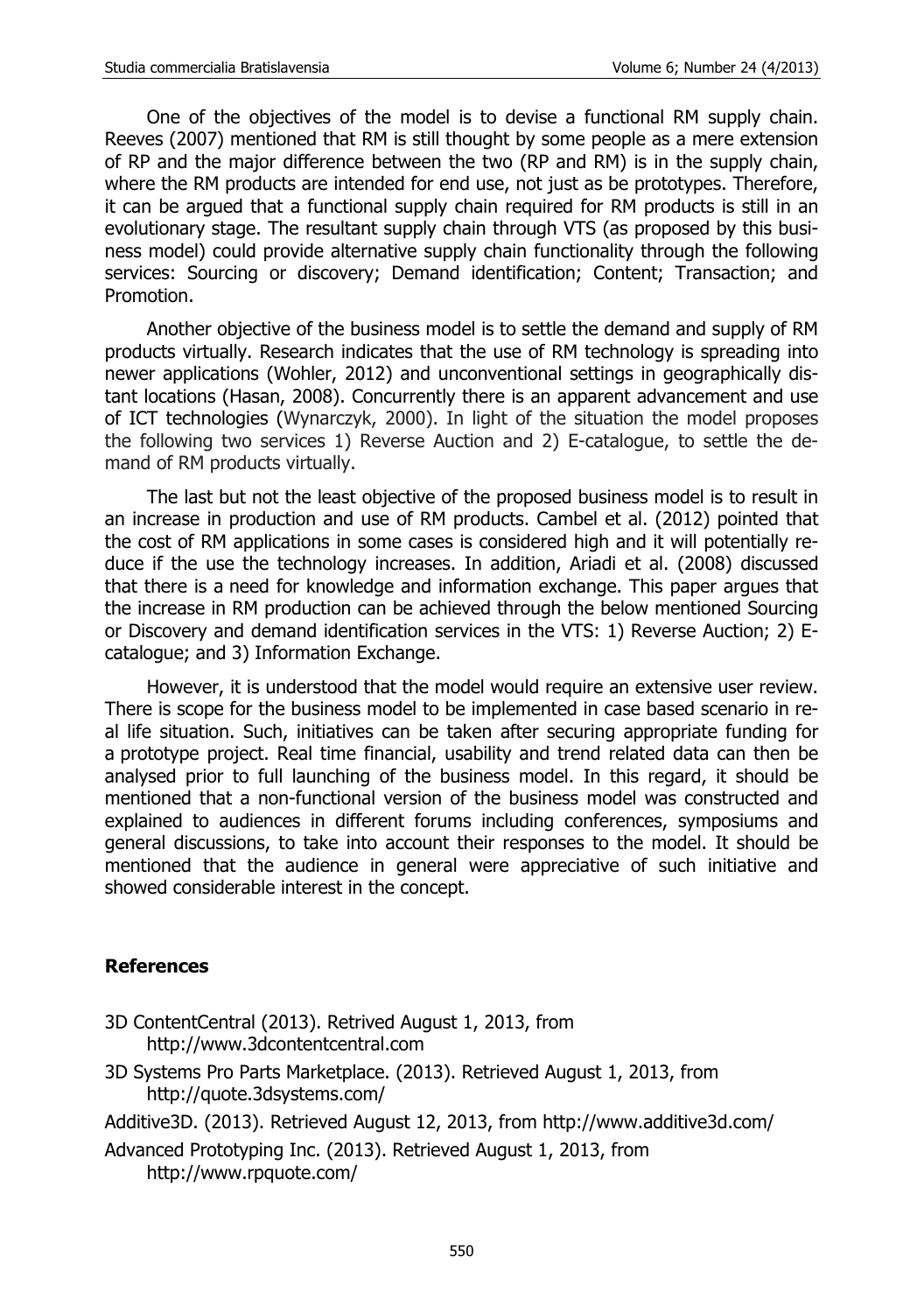- Amor, R. R., & Kloep, W. W. (2004). eProduct catalogues using web-services. International Journal Of Design Sciences And Technology, 12(1), 47-54.
- Ariadi, Y., Hasan, S., Smith, P., & Rennie, A. E. W. (2008). *Development of an Additive* Layer Manufacturing business model: creating an environment to support designers from concept to distribution.
- Campbell, I., Bourell, D., & Gibson, I. (2012). Additive manufacturing: rapid prototyping comes of age. Rapid Prototyping Journal, 18(4), 255-258.
- Covisint (2013). Retrieved August 1, 2013, from http://www.covisint.com/en\_GB
- Exostar (2013). Retrieved August 1, 2013, from http://exostar.com/
- Fralix, M.T. (2008). Exploring the Digital Supply Chain. Retrieved August 1, 2008, from http://www.techexchange.com/thelibrary/exploring.html
- Friedman, H. H., & Barbara, J. L. (1999). Dynamic Pricing Strategies for Maximizing Customer Satisfaction. The National Public Accountant, 44(1), 8-11. Retrieved June 10, 2008, from http://www.allbusiness.com/sales/customer-service/161659- 1.html
- Grimm, C. M. (2004). The Practice of Supply Chain Management: Where Theory and Application Converge (Book). Transportation Journal (American Society Of Transportation & Logistics Inc), 43(2), 59-60.
- Hasan, S. & Rennie, A. (2008). The application of rapid manufacturing technologies in the spare parts industry. In Solid Freeform Fabrication Symposium (pp. 584-590). University of Texas at Austin.
- Hasan, S. (2008). Rapid Manufacturing Supply Chain Pre-requisites and Concepts. MSc Thesis, Lancaster University, UK.
- Holmström, J., Partanen, J., Tuomi, J., & Walter, M. (2010). Rapid manufacturing in the spare parts supply chain: alternative approaches to capacity deployment. Journal of Manufacturing Technology Management, 21(6), 687-697.
- Hopkinson, N., Hague, R., & Dickens, P. (Eds.). (2006). Rapid manufacturing: an industrial revolution for the digital age. John Wiley & Sons.
- Laser Prototypes Europe Ltd. (2013). Retrieved August 1, 2013, from https://www.laserproto.com/QuoteRequest.aspx
- Levy, G. N., Schindel, R., & Kruth, J. P. (2003). Rapid manufacturing and rapid tooling with layer manufacturing (LM) technologies, state of the art and future perspectives. CIRP Annals-Manufacturing Technology, 52(2), 589-609.
- Lipson, H., & Kurman, M. (2013). Fabricated: The New World of 3D Printing. John Wiley & Sons.
- Pham, D. T., & Dimov, S. S. (2001). Rapid manufacturing: the technologies and applications of rapid prototyping and rapid tooling (Vol. 1). London: Springer.
- Pritchard, S. (2002). Streamlined benefits for buyers and sellers: ONLINE AUCTIONS. Financial Times. Retrieved May 10, 2008, from http://search.ft.com/nonFtArticle?id=020313001689&query=freemarkets
- Rapid Prototyping Electronic Mailing. (2013). Retrieved August 1, 2013, from http://rapid.lpt.fi/rp-ml/
- Reeves, P (2007, December 5). Rapid manufacturing Master Class. Lecture notes distributed in the Engineering Dept. Lancaster University, UK